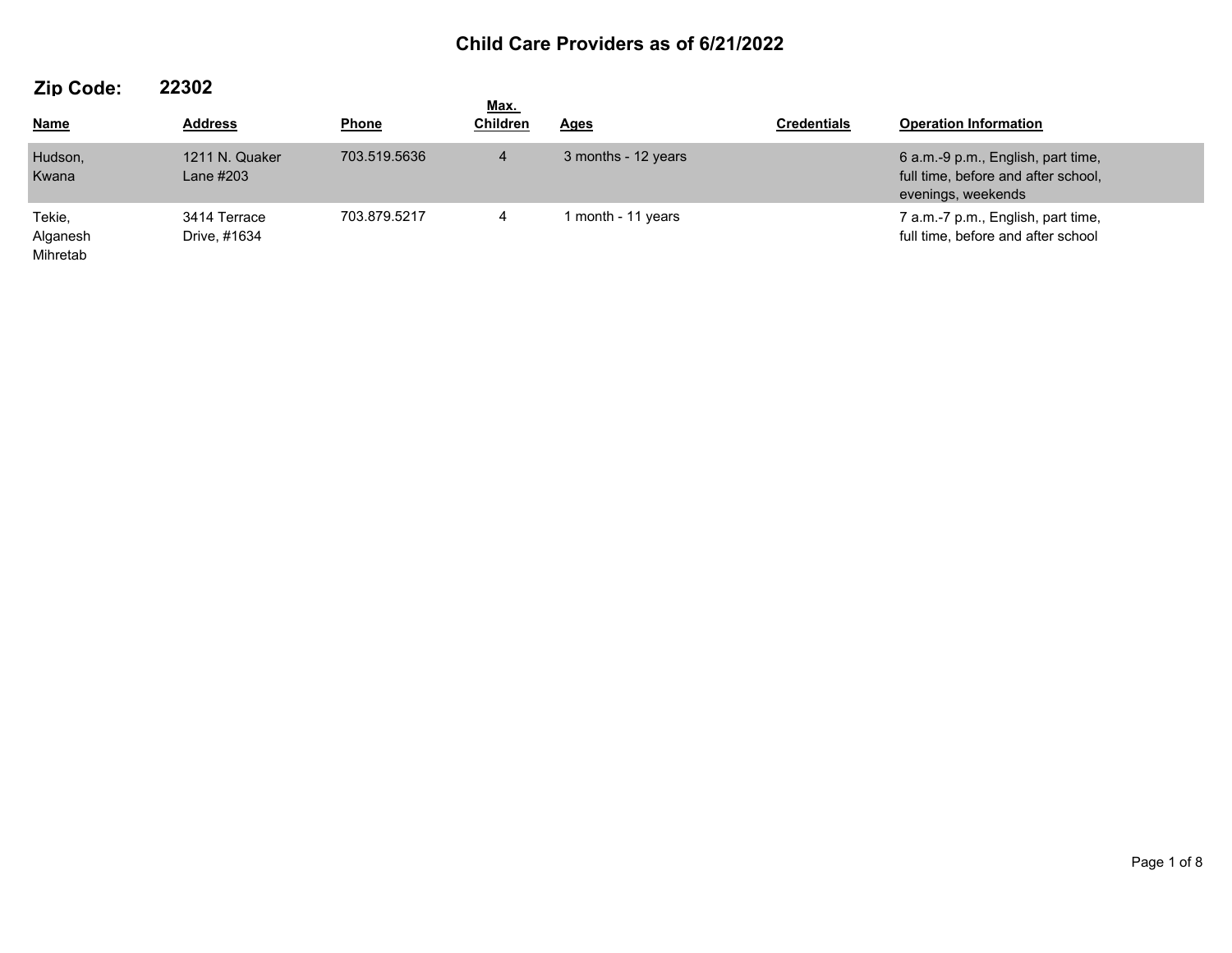|                              |                                     |              | Max.           |                     |                    |                                                                                                                         |  |
|------------------------------|-------------------------------------|--------------|----------------|---------------------|--------------------|-------------------------------------------------------------------------------------------------------------------------|--|
| <u>Name</u>                  | <b>Address</b>                      | Phone        | Children       | <u>Ages</u>         | <b>Credentials</b> | <b>Operation Information</b>                                                                                            |  |
| Agyemang,<br>Alice           | 5420<br>Richenbacher<br>Avenue #201 | 571.335.4586 | $\overline{4}$ | 3 months - 13 years |                    | 6 a.m.-6 p.m., English, part time,<br>full time, before and after school,<br>evenings, weekends, overnight              |  |
| Asim, Shazia                 | 756 N. Ripley<br><b>Street</b>      | 703.300.9286 | 4              | 2 months - 4 years  |                    | 8 a.m.-5 p.m., Urdu, English,<br>part time, full time, before and<br>after school                                       |  |
| Begum,<br>Mosammat           | 4600 Duke<br><b>Street #1401</b>    | 703.519.0850 | 3              | 2 months - 10 years |                    | 6 a.m.-6 p.m., Bengali, English,<br>part time, full time, before and<br>after school, evenings, weekends                |  |
| Bullo, Mulatua               | 516 N. Howard<br>Street #404        | 703.521.0121 | 4              | 6 months - 11 years |                    | 8 a.m.-6 p.m., Amharic, English,<br>part time, full time                                                                |  |
| Burns, Mary                  | 3491 Duke St                        | 703.664.0158 | $\overline{4}$ | 3 months - 13 years |                    | 6 a.m.-5:30 p.m., English, part<br>time, full time, before and after<br>school, evenings, weekends,<br>overnight        |  |
| Chaib, Naima                 | 5400<br>Richenbacher<br>Avenue #201 | 703.671.1803 | 3              | 2 months - 12 years |                    | 6 a.m.-6 p.m., English, Arabic,<br>part time, full time, before and<br>after school, evenings                           |  |
| Deen, Kokab                  | 30 S. French<br><b>Street</b>       | 703.461.8194 | $\overline{4}$ | 2 months - 12 years |                    | 6 a.m.-7 p.m., English, Urdu,<br>part time, full time, before and<br>after school, evenings                             |  |
| Degregori,<br>Maria          | 422 S. Whiting<br>Street #101       | 703.370.1974 | 4              | 5 months - 12 years |                    | 6 a.m.-7 p.m., , part time, full<br>time, before and after school,<br>evenings                                          |  |
| Duah,<br>Florence<br>Agyeman | <b>4600 Duke</b><br>Street #625     | 703.823.1401 | 3              | 2 years - 13 years  |                    | 6 a.m.-10 p.m., English, part<br>time, full time, before and after<br>school, evenings                                  |  |
| Gebre, Zaid                  | 4114 Duke<br><b>Street</b>          | 703.370.4263 | 4              | 2 months - 12 years |                    | 3 p.m.-9 p.m., English, Tigninya,<br>part time, full time, before and<br>after school, evenings,<br>weekends, overnight |  |
| Gomes, Mary                  | 492 N. Owen<br><b>Street</b>        | 571.351.3343 | $\overline{4}$ | 3 months - 5 years  |                    | 6 a.m.-10 p.m., English, Bengali,<br>part time, full time, before and<br>after school, evenings, weekends               |  |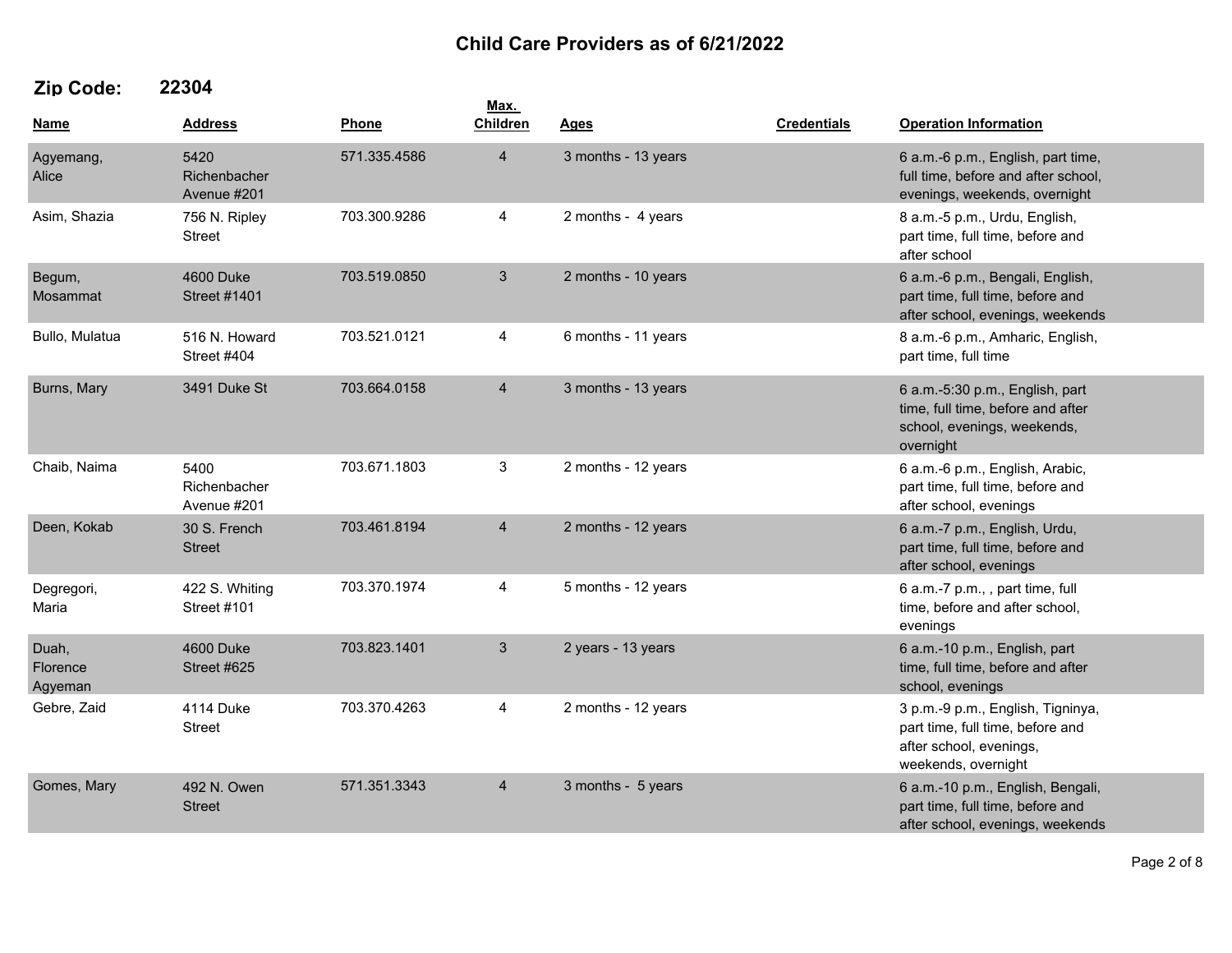|                         |                                     |              | Max.            |                     |                    |                                                                                                                         |  |
|-------------------------|-------------------------------------|--------------|-----------------|---------------------|--------------------|-------------------------------------------------------------------------------------------------------------------------|--|
| Name                    | <b>Address</b>                      | Phone        | <b>Children</b> | <b>Ages</b>         | <b>Credentials</b> | <b>Operation Information</b>                                                                                            |  |
| Harmouch,<br>Bahaa      | 6301<br>Stevenson<br>Avenue #1310   | 703.566.2723 | 4               | 1 month - 12 years  | CDA,               | 7 a.m.-4:30 p.m., Arabic,<br>English, part time, full time,<br>before and after school, evenings,<br>weekends           |  |
| Hasan,<br>Wijdan        | 4431 Taney<br>Avenue #402           | 571.447.6012 | $\mathbf{3}$    | 1 year - 5 years    |                    | 7 a.m.-5 p.m., Arabic, English,<br>part time, full time, before and<br>after school, evenings                           |  |
| Hashmi,<br>Nadeem       | 11 S. French<br>Street              | 703.310.6062 | 4               | 3 months - 13 years |                    | 7 a.m.-7 p.m., English, Urdu,<br>part time, full time, before and<br>after school                                       |  |
| Hossain,<br>Monwara     | 1420 N.<br>Ivanhoe Street           | 703.461.8054 | $\overline{4}$  | 3 months - 5 years  |                    | 6 a.m.-7 p.m.,<br>Englsih/Bengali/Urdu, Hindi, part<br>time, full time                                                  |  |
| Leguia, Gloria          | 403 S. Van<br>Dorn Street<br>#303   | 571.982.3989 | 4               | 3 months - 12 years |                    | 7 a.m.-11 p.m., Spanish,<br>English, part time, full time,<br>before and after school, evenings,<br>weekends, overnight |  |
| Liichi, Fatima<br>Zahar | 4801 Kenmore<br><b>Avenue #1308</b> | 571.970.6558 | $\overline{4}$  | 2 months - 12 years |                    | 6 a.m.-7 p.m., English, Arabic,<br>part time, full time, before and<br>after school, evenings, weekends                 |  |
| Lopez,<br>Patricia      | 120 Normandy<br><b>Hill Drive</b>   | 571.982.5898 | 4               | 3 months - 10 years |                    | 6 a.m.-6 p.m., English, Spanish,<br>part time, full time, before and<br>after school, evenings, weekends                |  |
| Madhoune,<br>Naoual     | 4801 Kenmore<br>Avenue #306         | 571.970.0183 | $\overline{2}$  | 2 months - 6 years  |                    | 7 a.m.-5 p.m., English, Arabic,<br>part time, full time, before and<br>after school                                     |  |
| Malik, Fauzia           | 739 N. Van<br>Dorn Street           | 202.704.2538 | 4               | 3 months - 5 years  |                    | 8 a.m.-6 p.m., English, Urdu,<br>part time, full time, before and<br>after school                                       |  |
| Mejia, Morena           | 413 S. Van<br>Dorn Street<br>#103   | 703.537.9001 | $\overline{4}$  | 1 year - 12 years   |                    | 6 a.m.-6:6 p.m., Spanish,<br>English, part time, full time,<br>before and after school                                  |  |
| Nasir, Shazia           | 5340 Holmes<br>Run Pkwy #314        | 703.859.9752 | 4               | 2 months - 5 years  |                    | 7:30 a.m.-5 p.m., Urdu, English,<br>part time, full time, before and<br>after school, evenings                          |  |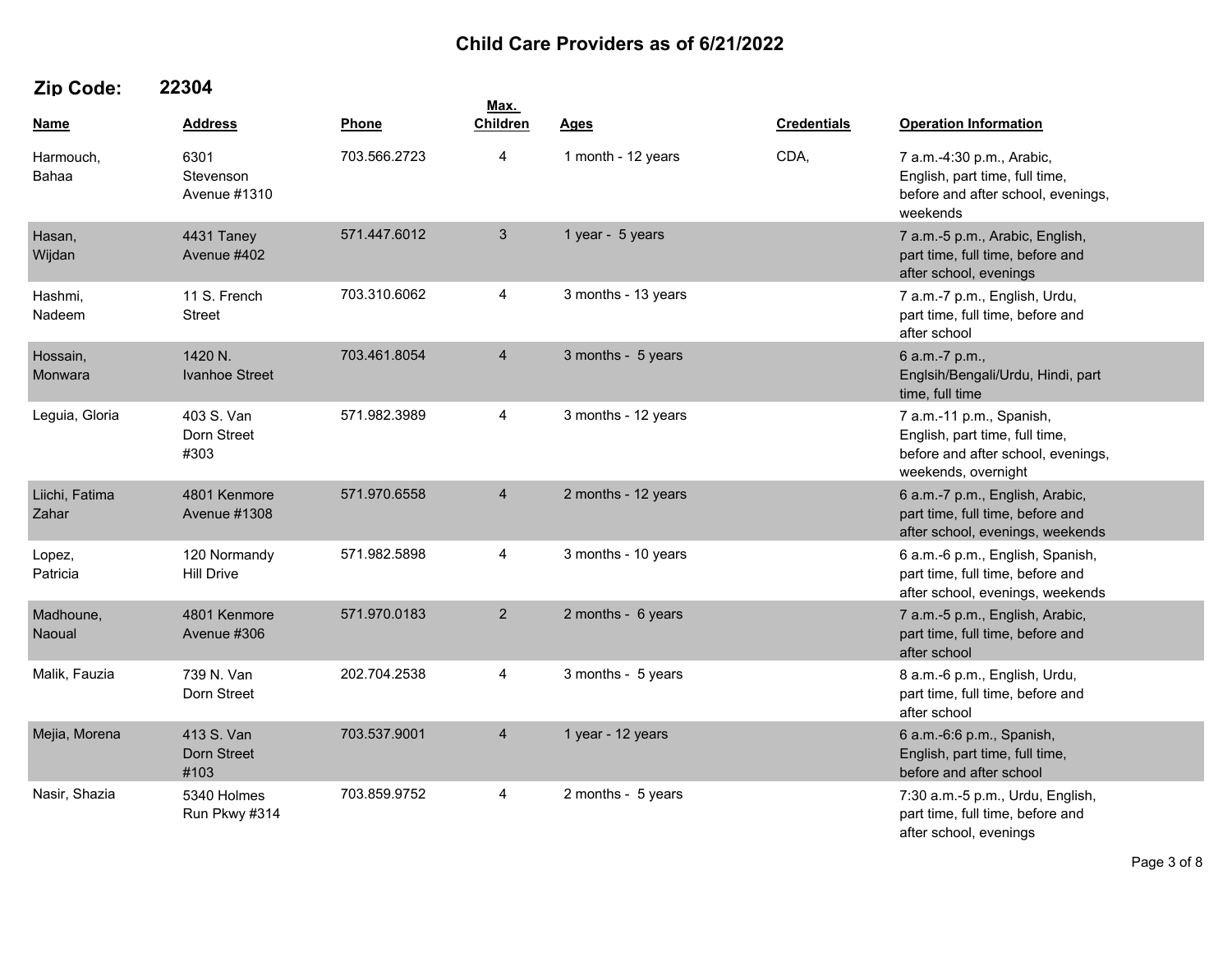| <b>Name</b>                               | <b>Address</b>                       | Phone        | Max.<br><b>Children</b> | <b>Ages</b>                            | <b>Credentials</b> | <b>Operation Information</b>                                                                                 |
|-------------------------------------------|--------------------------------------|--------------|-------------------------|----------------------------------------|--------------------|--------------------------------------------------------------------------------------------------------------|
| Paredes,<br>Judith                        | 1118 N.<br>Pegram Street             | 703.302.9770 | $\mathbf{3}$            | 1 year - 6 years                       |                    | 9 a.m.-5 p.m., Spanish, English,<br>part time, full time, before and<br>after school                         |
| Prudencio De<br>Sanchez,<br>Xiomara       | 60 S. Van Dorn<br><b>Street #119</b> | 703.945.6061 | 4                       | 2 months - 12 years                    | CDA,               | 6 a.m.-10 p.m., Spanish,<br>English, part time, full time,<br>before and after school                        |
| Razuri, Joana                             | 12 S. Van Dorn<br>Street #104        | 703.879.5846 | $\overline{4}$          | 1 year - 12 years                      |                    | 6 a.m.-5 p.m., Spanish, English,<br>part time, full time, before and<br>after school                         |
| Sani, Florence                            | 307 S.<br>Reynolds<br>Street, P109   | 571.970.5376 | 4                       | 1 year 4 months - 13<br>years          |                    | 7 a.m.-10 p.m., French, English,<br>part time, full time, before and<br>after school, evenings, weekends     |
| Santillan,<br>Milvia                      | 204 N. Furman<br><b>Street</b>       | 703.855.6926 | $\mathfrak{Z}$          | 2 months - 10 years                    |                    | 8 a.m.-5:30 p.m., English,<br>Spanish, part time, full time,<br>before and after school                      |
| Sowah,<br><b>Bernice</b>                  | 432 Stanton Pl.                      | 703.823.1696 | 4                       | 12 months - 5 years                    |                    | 6:30 a.m.-6 p.m., English, part<br>time, full time, before and after<br>school                               |
| Sultani,<br>Nasira                        | 6161 Edsall Rd<br>#1404              | 571.458.8482 | $\overline{2}$          | 1 year 3 months - 10<br>years12 months |                    | 6 a.m.-11 p.m., English, Farsi,<br>part time, full time, before and<br>after school, evenings, weekends      |
| Villatoro,<br><b>Dolores</b><br>Guadalupe | 4310 Duke St                         | 703.566.3529 | 3                       | 1 year - 12 years                      |                    | 7 a.m.-5:30 p.m., English,<br>Spanish, full time                                                             |
| Vineyard,<br>Sandra                       | 5375 Duke<br><b>Street #510</b>      | 703.370.8970 | $\mathbf{3}$            | 1 year - 5 years                       |                    | 6 a.m.-10 p.m., English,<br>Spanish, part time, full time,<br>before and after school, evenings,<br>weekends |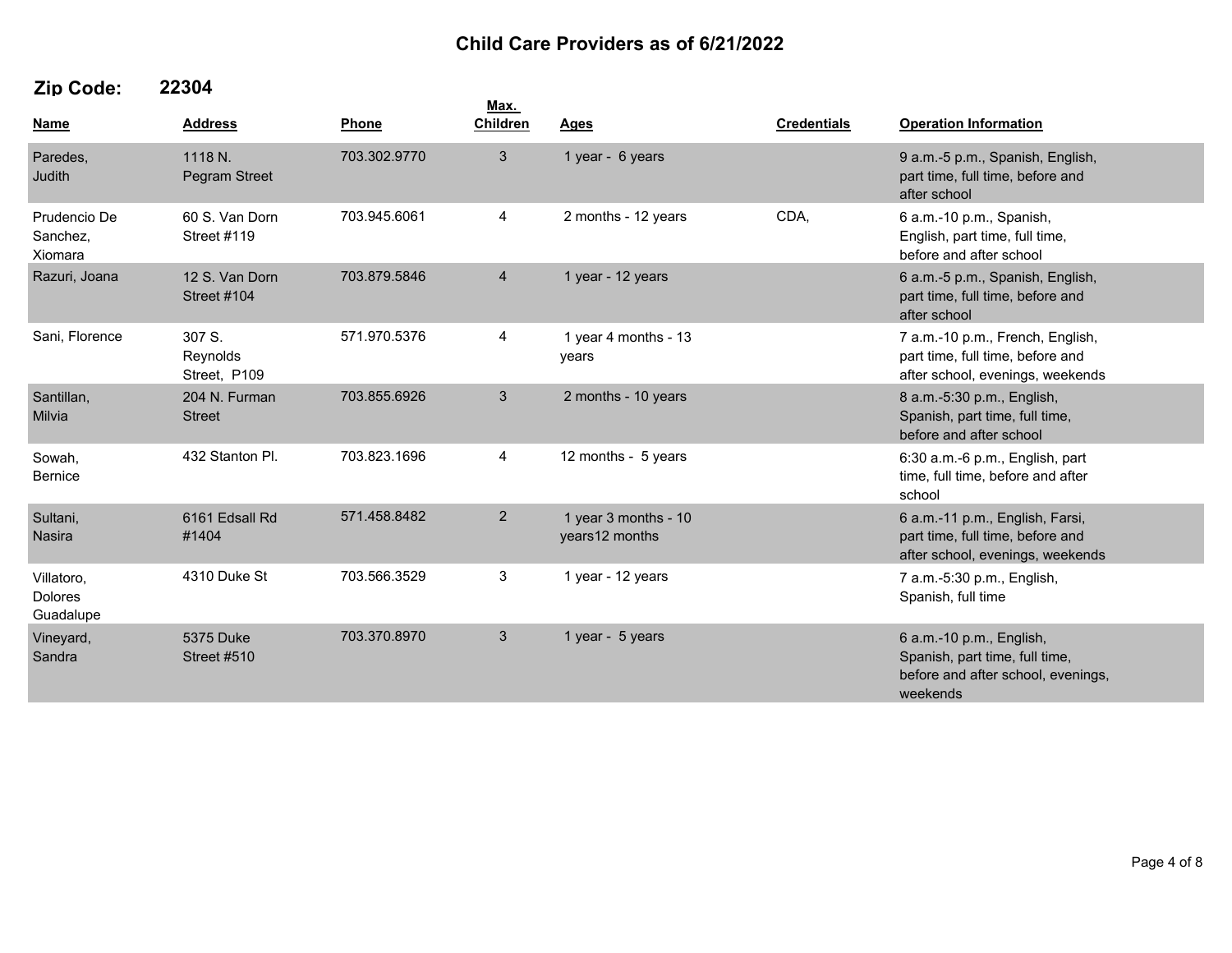| 60 V V V V I                    |                            |              | Max.            |                    |                    |                                                                                      |  |
|---------------------------------|----------------------------|--------------|-----------------|--------------------|--------------------|--------------------------------------------------------------------------------------|--|
| <b>Name</b>                     | <b>Address</b>             | <b>Phone</b> | <b>Children</b> | <b>Ages</b>        | <b>Credentials</b> | <b>Operation Information</b>                                                         |  |
| Boykin,<br>Constantine<br>Autry | 3603 Edison<br>Street      | 703.549.1050 | 4               | 1 year - 5 years   |                    | 6 a.m.-5 p.m., English, part time,<br>full time, before and after school             |  |
| Oliva, Leibin                   | 517 Four Mile<br>Road #103 | 703.419.5196 | $\overline{2}$  | 1 year - 12 years  |                    | 6 a.m.-6 p.m., Spanish, English,<br>part time, full time, before and<br>after school |  |
| Simmons,<br>Barbara             | 305 Laverne<br>Avenue      | 703.836.1324 | 4               | 2 months - 4 years |                    | 6 a.m.-6 p.m., English, full time                                                    |  |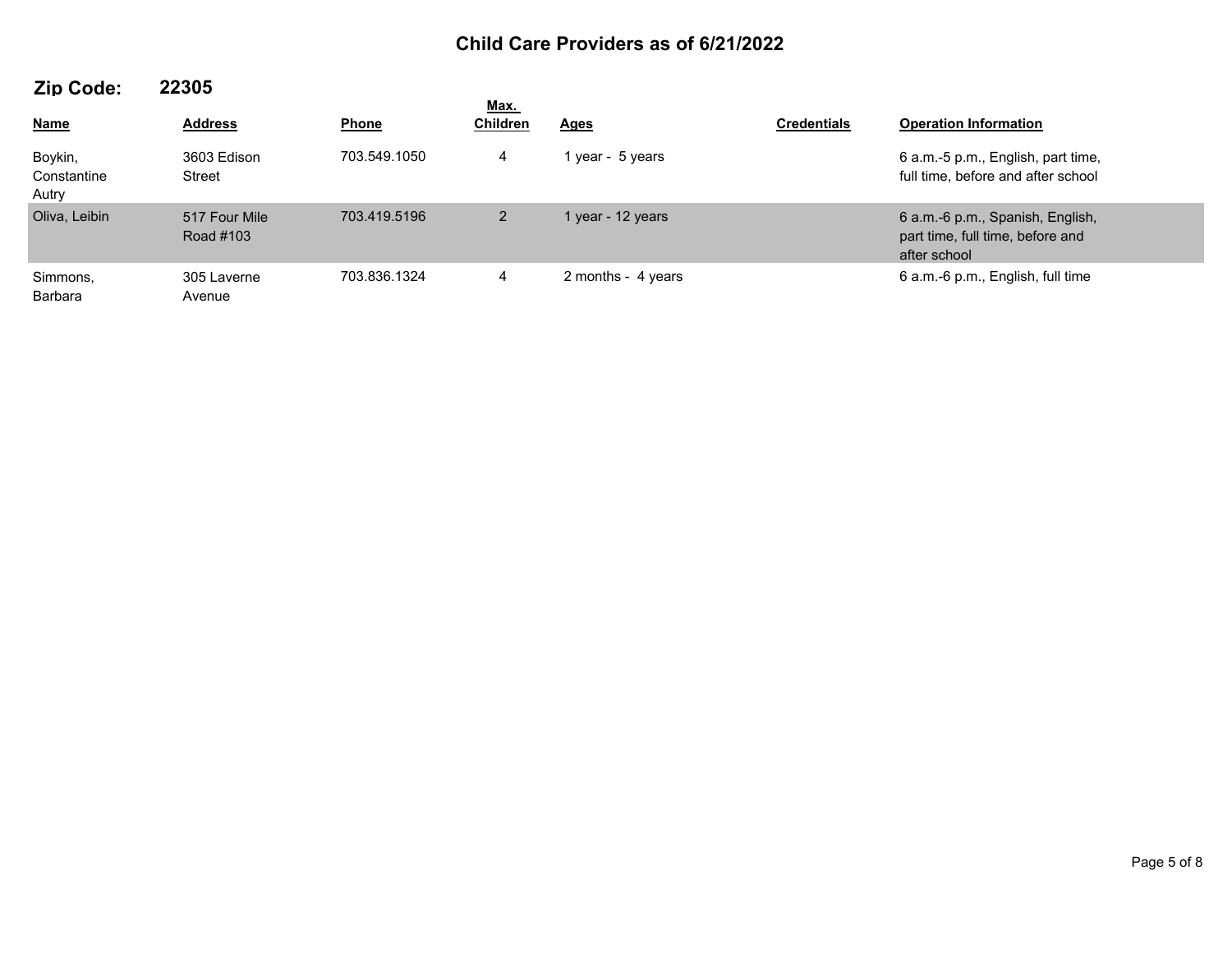|                            |                                        |              | Max.            |                     |                    |                                                                                                                       |  |
|----------------------------|----------------------------------------|--------------|-----------------|---------------------|--------------------|-----------------------------------------------------------------------------------------------------------------------|--|
| <b>Name</b>                | <b>Address</b>                         | Phone        | <b>Children</b> | <b>Ages</b>         | <b>Credentials</b> | <b>Operation Information</b>                                                                                          |  |
| Abuye, Zebiba              | 5810 Sanger<br>Avenue                  | 571.277.9010 | 3               | 2 months - 13 years |                    | 6 a.m.-8 p.m., English, Amharic,<br>part time, full time, before and<br>after school, evenings, weekends              |  |
| Aly, Laila                 | 5055 Seminary<br>Road #1102            | 703.998.3306 | 4               | 2 months - 13 years |                    | 6 a.m.-10 p.m., Arabic, English,<br>part time, full time, before and<br>after school, evenings, overnight             |  |
| Asif, Tallat               | 4707 W.<br><b>Braddock Road</b><br>#10 | 703.419.3142 | $\overline{4}$  | 3 months - 13 years |                    | 7:30 a.m.-6 p.m., Urdu, English,<br>part time, full time, before and<br>after school, evenings                        |  |
| Jawaid,<br>Naveed          | 5742 Drake<br>Court #O-72              | 703.578.0323 | 4               | 3 months - 10 years |                    | 7 a.m.-6 p.m., English, Urdu,<br>part time, full time, before and<br>after school                                     |  |
| Mohamed,<br><b>Bekheta</b> | 4901 Seminary<br>Road, #822            | 202.509.4076 | $\overline{4}$  | 2 years - 10 years  |                    | 7 a.m.-6 p.m., , part time, full<br>time                                                                              |  |
| Mohamed,<br>Rehab          | 5001 Seminary<br>Road #1022            | 202.460.5599 | $\overline{2}$  | 6 months - 5 years  |                    | 7 a.m.-6 p.m., Arabic, English,<br>part time, full time, before and<br>after school, evenings                         |  |
| Mohamed,<br>Zahra          | 2688<br>Centennial<br>Court            | 703.370.0616 | $\overline{4}$  | 2 months - 13 years |                    | 5 a.m.-0 a.m., English, Somali,<br>part time, full time, before and<br>after school, evenings,<br>weekends, overnight |  |
| Sidibe,<br>Fatoumata       | 5613 Derby<br><b>Court #122</b>        | 703.931.0444 | 4               | 2 months - 13 years |                    | 7 a.m.-6 p.m., English, French,<br>part time, full time, before and<br>after school                                   |  |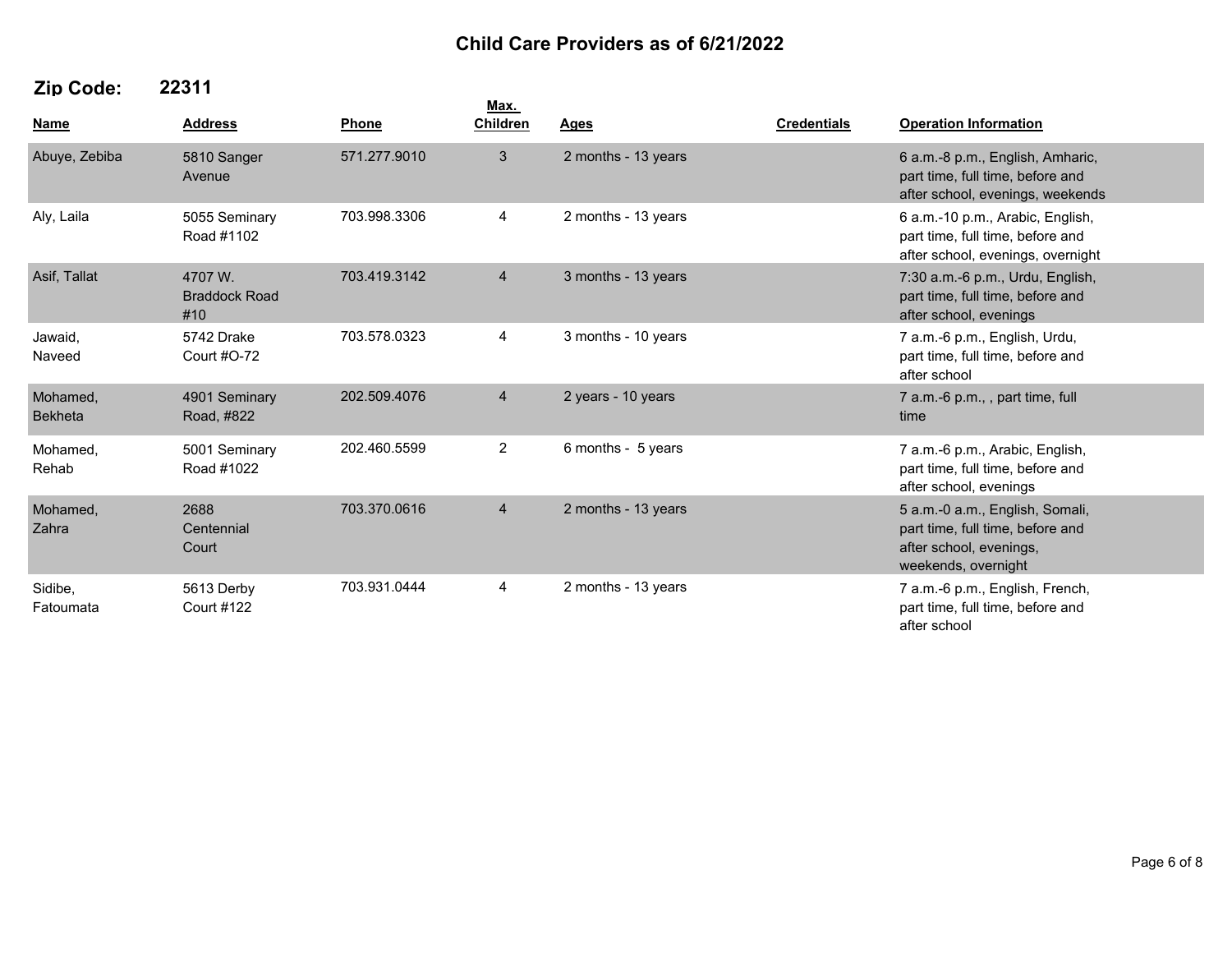|                       |                                           |              | Max.            |                     |                    |                                                                                                                         |
|-----------------------|-------------------------------------------|--------------|-----------------|---------------------|--------------------|-------------------------------------------------------------------------------------------------------------------------|
| Name                  | <b>Address</b>                            | Phone        | <b>Children</b> | <b>Ages</b>         | <b>Credentials</b> | <b>Operation Information</b>                                                                                            |
| Ashraf,<br>Maniya     | 511 N.<br>Armistead<br>Street #102        | 571.335.4301 | 3 <sup>5</sup>  | 2 months - 10 years |                    | 8:30 a.m.-5:30 p.m., Bengali,<br>English, part time, full time                                                          |
| Cruzado,<br>Maria     | 5913 Mayflower<br>Court #101              | 571.388.0300 | 4               | 1 month - 12 years  |                    | 6 a.m.-5:30 p.m., Spanish, full<br>time, before and after school                                                        |
| Ladely,<br>Sheikh Ali | 481 N.<br>Armistead<br><b>Street #103</b> | 703.859.8375 | $\overline{4}$  | 2 months - 12 years |                    | 7 a.m.-6 p.m., English, Bengali,<br>part time, full time, before and<br>after school, evenings, weekends                |
| Mejia,<br>Elyzabeth   | 6030 Morgan<br>Court                      | 571.335.4406 | 4               | 1 year - 12 years   |                    | 7 a.m.-7 p.m., Spanish, English,<br>part time, full time, before and<br>after school, evenings                          |
| Melara, Rosa          | 507 N.<br><b>Armistead St</b><br>#101     | 703.256.1205 | $\overline{4}$  | 2 months - 12 years |                    | 6 a.m.-11 p.m., Spanish,<br>English, part time, full time,<br>before and after school, evenings,<br>weekends, overnight |
| Tania, Tanzina        | 485 N.<br>Armistead<br>Street #201        | 202.600.1247 | 3               | 2 months - 12 years |                    | 6 a.m.-6 p.m., Bengali, English,<br>part time, full time, before and<br>after school, evenings, weekends                |
| Velez, Nelly          | 5831 Quantrell<br>Avenue, #512            | 703.354.4854 | $\overline{4}$  | 2 months - 13 years |                    | 6 a.m.-11 p.m., Spanish,<br>English, part time, full time,<br>before and after school, evenings,<br>weekends, overnight |